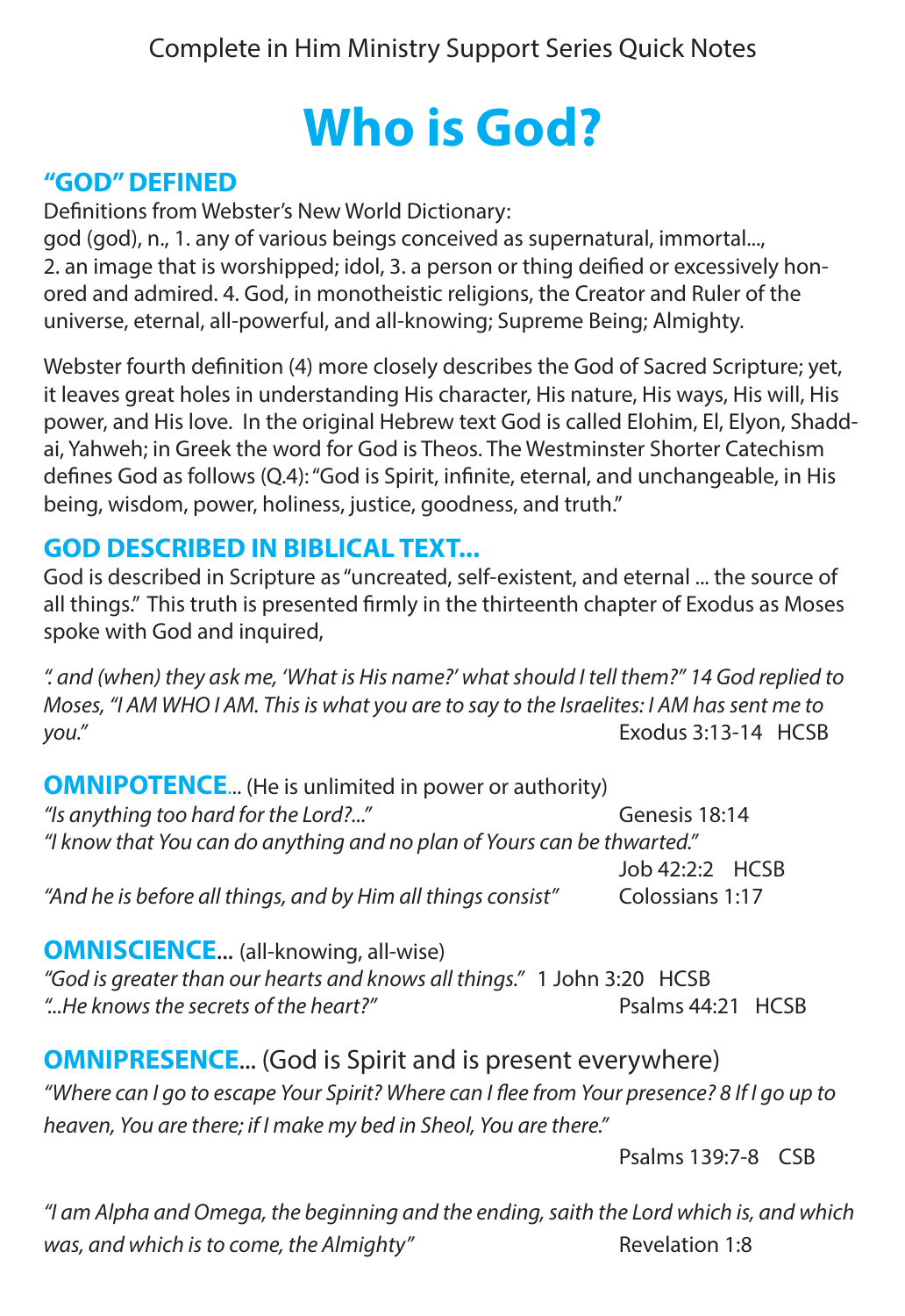#### **THE TRINITY**

The Bible declares unequivocally that God is Father, and Son, and Holy Spirit; three divine persons, all sharing the same nature and attributes: co-existent, co-equal, co-eternal, and above all else, personal. He is eternal, infinite, and unchangeable, in comprehensible, all mighty, and ineffable, the Father and the Son and the Holy Spirit: three persons in deed but one in essence, substance or nature entirely simple. Lateron Council IV

The Hebrew word for God, the One Lord, is ACHAD. Achad means to unify, collect, be united in one.

*"And there are three that bear witness in heaven, the Father, the Word (Jesus), and the Holy Ghost: and these three are one…"* 1 John 5:7

This foundational truth has become known as the doctrine of the trinity.

#### **Trinity means:**

1. a set of three persons or things that form a unit.

2. in Christian theology, the union of the three divine persons (Father and Son and Holy Ghost) in one Godhead.

*"Approach Me and listen to this. From the beginning I have not spoken in secret; from the time anything existed, I was there." And now the Lord God has sent me and His Spirit."* Isaiah 48:16 HCSB

#### **FATHER**...

*"But I said, How shall I put thee among the children, and give thee a pleasant land, a goodly heritage of the hosts of nations? and I said, Thou shalt call me, My father; and shalt not turn away from me."* Jeremiah 3:19 *...but go to My brethren, and say unto them, I ascend unto My Father and your Father;* 

*and to My God and your God."* John 20:17 *"Blessed be God, even the Father of our Lord Jesus Christ, the Father of mercies, and the God of all comfort..."* 2 Corinthians 1:3

*"One God and Father of all, who is above all, and through all, and in you all."* Ephesians 4:6

#### **SON...**

*"And she shall bring forth a Son, and thou shalt call His name Jesus (which in Hebrew means Savior), for He shall save his people from their sins"* Matthew 1:21 *"Behold a virgin shall be with child, and shall bring forth her Son, and they shall call His name Emmanuel, which being interpreted is, God with us."*

 Matthew 1:23 *"For in Him dwells all the fullness of the Godhead bodily, and ye are complete in him, which is the head of all principality and power...*" *"And without controversy great is the mystery of godliness: God (Jesus) was manifest in the flesh, justified in the Spirit, seen of angels, preached unto the Gentiles, believed on in the world, received up into glory."* 1 Timothy 3:1

#### **HOLY SPIRIT...**

*"Whoever speaks a word against the Son of Man, it will be forgiven him. But whoever speaks against the Holy Spirit, it will not be forgiven him, either in this age or in the one*  Matthew 12:32 HCSB *"diligently keeping the unity of the Spirit with the peace that binds [us]."* Ephesians 4:3 HCSB *"the grace of the Lord Jesus Christ and the love of God, and the communion of the Holy* 

*Spirit be with you all."* 2 Corinthians 13:14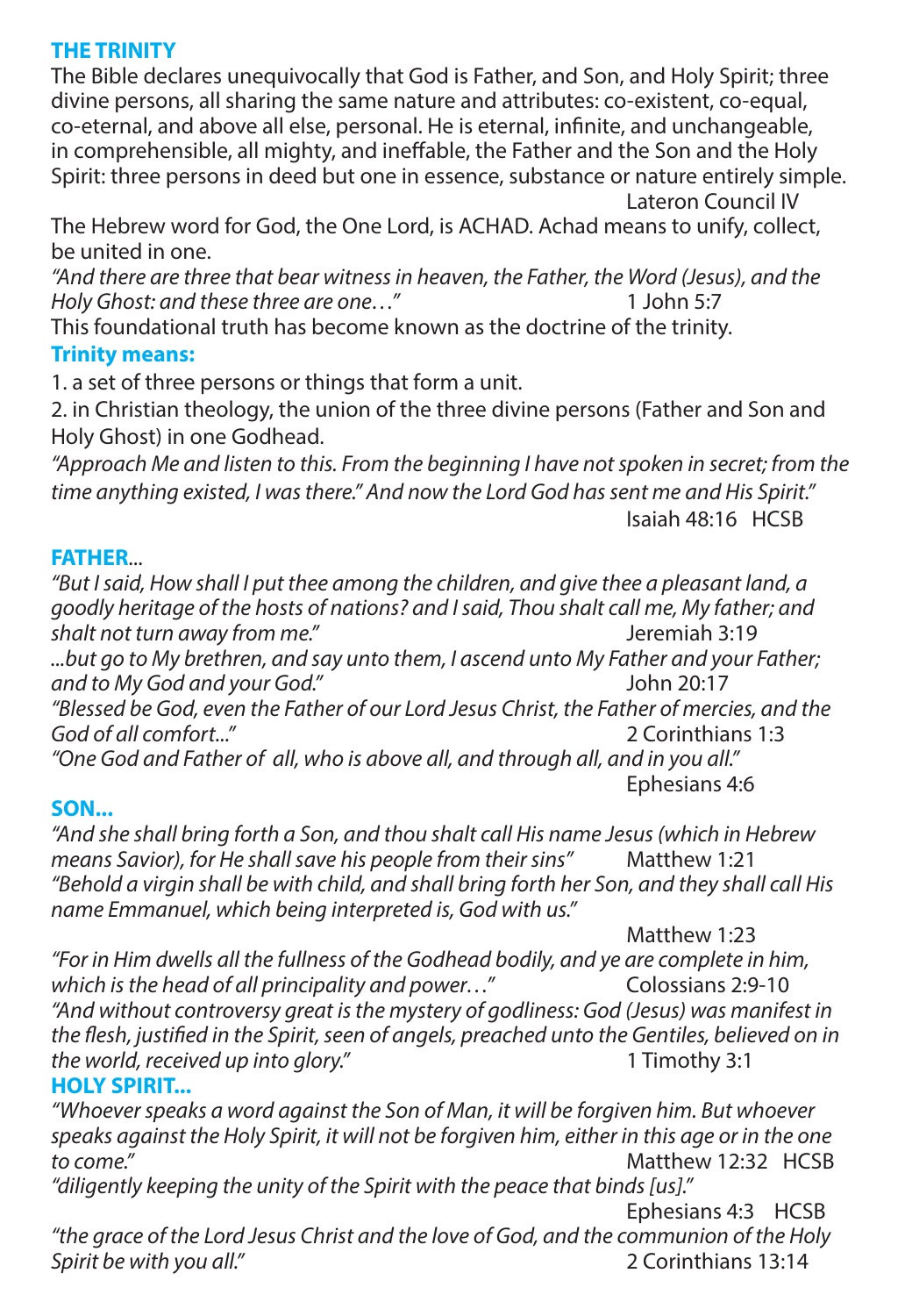#### **BELIEFS WHICH OPPOSE THE BIBLICAL VIEW OF GOD**

ATHEISM: This belief is centered in non-belief. In other words, an atheist is one who denies the existence of any god or creator.

**MATERIALISM:** Many scientists and philosophers would have us believe that God is matter and the laws of nature. In essence they promote the ideal that the things (i.e.. the universe) created by God are God.

**POLYTHEISM:** Millions of people in our current society believe this false doctrine: that there are many (poly) gods (theism). The religions of India alone boast of over 350,000,000 gods.

**DEISM:** This philosophy or doctrine is vastly believed. Many believe in a Supreme Being or Creator, and yet they do not believe that He takes an interest in them nor can He be reached or communicated to by them.

**PANTHEISM:** The belief that "God is all, and all is God" is incorrect. God is not "the universal mind" or as Webster describes pantheism: "the belief that God is not a personality, but that all forces, manifestations, etc., of the universe are God."

**SECULAR HUMANISM:** "Manism (or man being the center of all things,) leads to the worship of man" as his own god.

TRITHEISM: the belief in three separate gods, rather than the Trinity.

**DUALISM:** the belief in two separate divine beings or principles: one good and the other evil. (i.e. Ying and Yang)

**CULTS:** a group or religious system which deviates from Christian orthodoxy; devoted to the admiration of a person or principle outside the normal Christian experience or doctrines (Mormonism, Jehovah's Witnesses, Christian Scientists, Unity Church, etc.).

**OCCULT:** is defined as: "1. hidden, 2. secret; esoteric, 3. beyond human understanding; mysterious, 4. designating or of such mystic studies as alchemy, astrology, Satanism, witchcraft, and New Age pursuits and philosophies."

SPIRITUALISM: "the belief that the dead survive as spirits which can communicate with the living, especially with the help of a medium (psychics), 2. the philosophical doctrine that all reality is in essence spiritual."

### **HOW TO APPROACH AND RELATE TO GOD**

"Thou shall have no other gods before me" Exodus 20:3

"Turn to Me and be saved, all the ends of the earth.

For I am God, and there is no other." The South of Isaiah 45:22 HCSB

"Now without faith it is impossible to please God, for the one who draws near to Him must believe that He exists and rewards those who seek Him."

 Hebrews 11:6 "God is Spirit; and they that worship him must worship him in spirit and truth." John 4:24

There is one name for God which appears in Bible text over 950 times to show us how God wants us to relate to him. Jesus used this name over 175 times as he referred to God as "My Father". Jesus also called God, "Abba", which being translated means "Daddy."